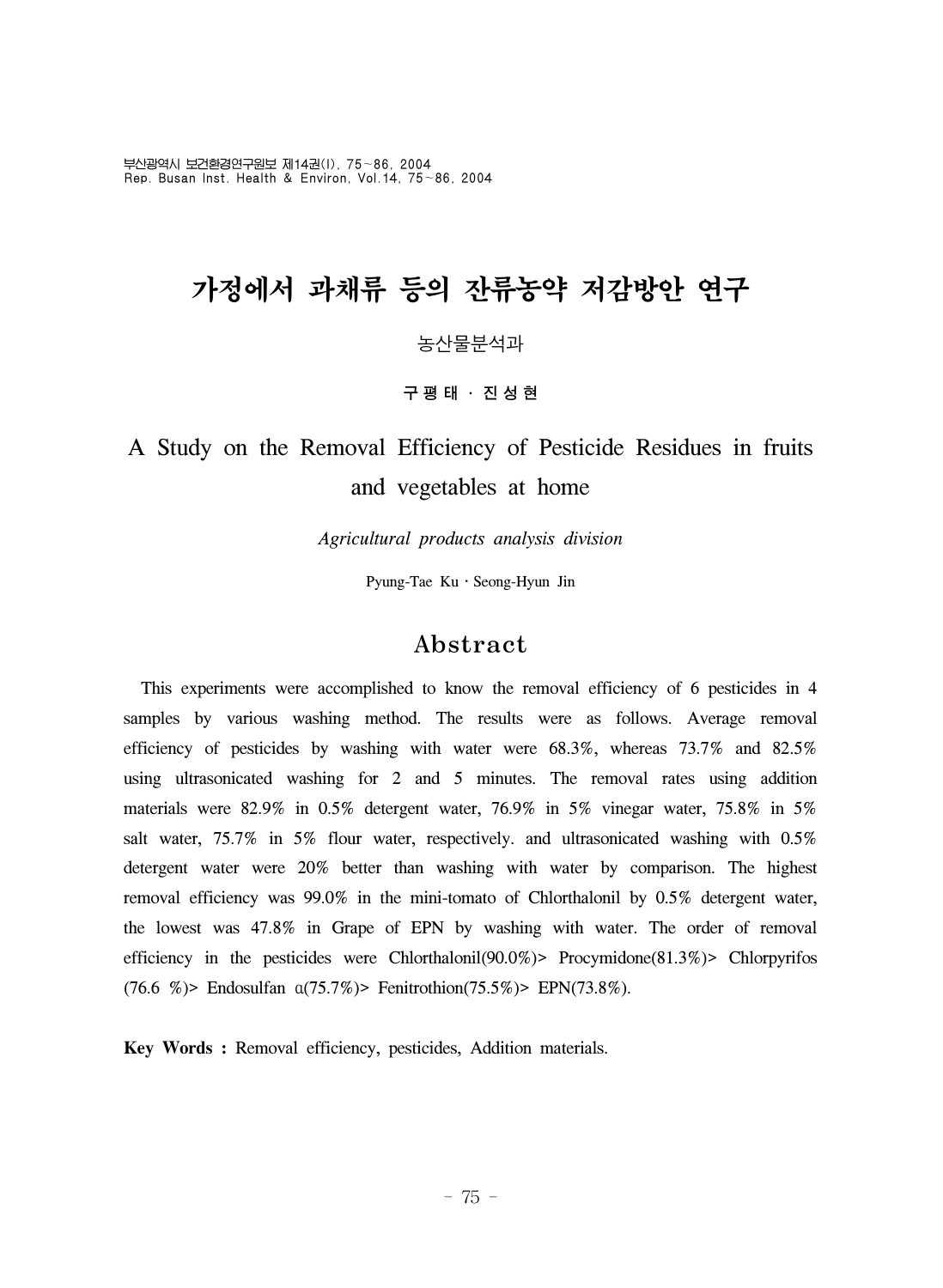## 서 론

 농약은 농산물의 품질향상과 보전 및 농 산물의 안정적인 생산과 수량 증대에 크게 공헌하는 등 현대 농업에서 없어서는 안될 중요한 농업자재로 인식되어지고 있다. 그 러나 농약이 농산물에 계속 잔류되어 안전 성에 문제를 일으키고 야생동물에 대한 위 해, 환경오염 문제로 인간에게 원치 않는 피해를 줄수 있다는 점에서 주의를 하지 않으면 안되는 일이기도 하다. 그래서 독 성이 낮으면서 병․해충을 효과적으로 방 제하고 환경오염을 조금이라도 줄일 수 있 는 농약개발이 절실하기도 하다. 우리가 매일 섭취하는 과실류, 채소류는 약 45만ha 의 재배지에서 1,100만톤 이상 생산되어 출하되고 있다. 이와 함께 농약 사용량이 늘어나면서 소비자들은 보다 안전성이 검 증된 농산물을 요구하고 있다.

 이미 많은 국가에서 자국 농산물의 안전 성을 확보하기 위해 잔류농약 모니터링을 지속적인 사업으로 정해 실시하기도 한다. 이유는 농산물 수입개방으로 늘어나는 농 산물과 새롭게 개발되는 많은 농약들로부 터 안전성을 확보하기 위함이다.

 현재 우리나라에서 사용되는 농약 품목 수는 제조 및 수입품목을 합쳐 1,152종으 로 살균제가 360종, 살충제 393종, 합제(살 균․살충․제초)30종, 제초제 321종, 생장 조정제 41종, 기타 7종으로 살충제가 가장 높은 비중을 차지하고 있다. 이중 잔류농 약 허용기준이 설정된 것은 농약 성분수

413종 중 348종(2004년 12월 현재)이다. 이 와 같이 농약사용이 늘어나면서 야채 및 과일을 안전하게 섭취할 수 있는 방법에 대해 관심이 높아지고 있다. 최근에는 농 산물에 함유된 잔류농약에 대해 조리나 취 반, 양념첨가, 저장 및 세척방법에 의한 농 약제거 효과에 대해 조금씩 연구가 되어지 고 있지만 미미한 실정이다 $^{1-5}$ .

 그러나 여러 학자들에 의하면 농산물에 잔류된 농약은 대기중 확산, 강수에 의한 제거, 광선에 의한 분해, 식물체내 대사 및 가수분해 등으로 소실되어지고 또한 잔류 성은 시간이 지남에 따라, 세척에 의해서 는 많이 감소하는 것으로 알려졌다. 또 잔 류농약의 90%이상이 외피부분에 존재하기 때문에 흐르는 물에 씻거나 외피를 제거하 여 섭취할 경우 농약으로 인한 피해를 줄 일수 있다. 하지만 자연적, 인위적으로 제 거되지 않은 미량의 잔류농약도 문제가 될 수 있기에 제거효과에 대해 연구가 필요한 실정이다.

 따라서 본 연구에서는 주요 소비품목인 청경채, 치커리, 방울토마토, 포도를 택하 여 우리원에서 검출빈도가 높았던 Procymidone 등 6종의 농약을 인위적으로 부 착시켜, 가정에서 쉽게 처리할 수 있는 첨 가제들을 사용하여 물세척, 첨가제액 세척, 첨가제액을 이용한 초음파세척 등 효과적 인 저감방법을 찾고자 하였다.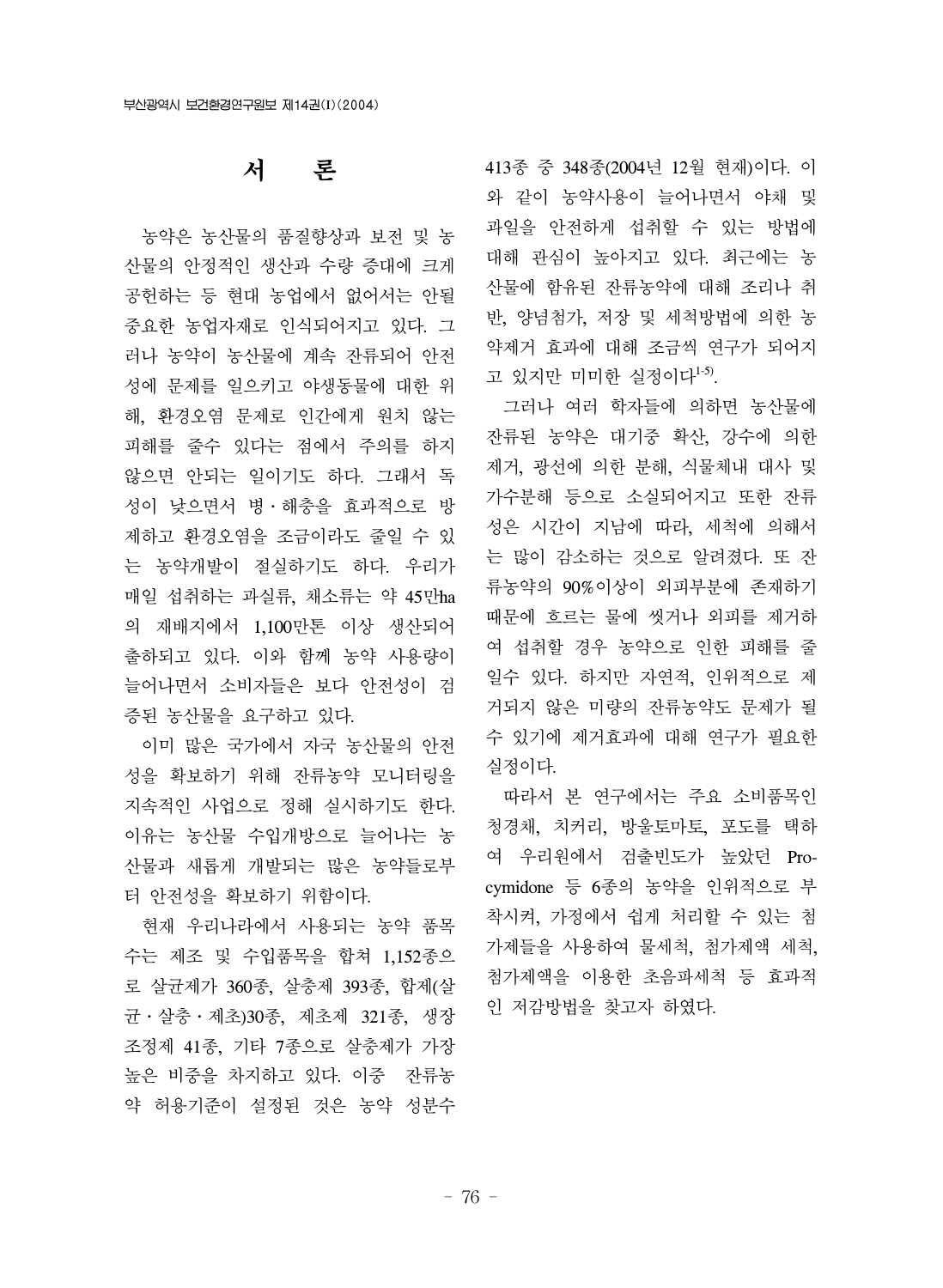## 재료 및 방법

#### 대상작물

 본 실험에 사용된 대상작물은 치커리, 청경채, 방울토마토, 포도로 부산시내 일반 시장에서 구입하여 사전 검사를 거쳐 공시 재료로 사용하였으며, 식품공전의 농산물 의 농약잔류허용기준시험법에 따라 가식부 만 취하여 사용하였다.

#### 대상농약

 대상작물에 인위적으로 처리한 사용된 농약은 그로포수화제(Chlorpyrifos),타로닐수 화제(Chlorothalonil), 지오릭스유제(Endosulfan α), 이피엔유제(EPN), 메프유제(Fenitrothion), 프로파수화제(Procymidone) 등 6종으로 시 중 농약 판매점에서 구입하였으며, 농약 정보는 Table 1과 같다.

#### 첨가제 및 초음파세척기

 농약제거를 위해 사용된 첨가제로는 0.5% 합성세제액(L사, 계면활성제 12.5%), 5% 밀가루액(C사, 중력밀가루), 5% 소금물 (S사, NaCL 80%이상), 5% 식초액(O사, 총 산도 6-7%), 로 각각 제작하여 사용하였다. 초음파세척기는 Bandelin Ultrasonic Cleaner (Model : Sonorex super 10p, Tank size : 510×360×300㎜, Power : 10×10%)를 사용 하였다.

#### 시약 및 표준품

Acetonitrile, n-Hexane 등 유기용매는 merck

제 잔류농약분석용 시약을 Procymidone 등 농약표준품은 Dr. Ehrenstorfer GmbH의 제품 을 사용하였다.

#### 농약처리

 시중에서 구입한 6종의 농약을 사용기준 에 따라 물에 희석시킨 침지액에 공시재료 를 치커리, 청경채는 5분간, 방울토마토, 포도는 10분간 침지하여 인위적으로 부착 시킨 후 꺼내어 그물 용기에 담아 완전히 풍건시킨 후 사용하였다.

#### 물 세척

 농약을 인위적으로 부착시킨 공시재료들 을 균질화 시킨후 50g씩 정밀히 달아 대조 군은 즉시 대상농약들의 양을 분석하였으 며, 나머지는 같은 방법으로 물 8L에 담아 막대로 흔들어 주면서 5분간 침지후 흐르 는 물에 1분간 씻고 풍건하여 50g씩 달아 분석하여 대조군과 비교하였다.

#### 첨가제를 이용한 세척

 위와 같은 방법으로 공시재료를 처리하 여 0.5% 세제액, 5% 밀가루액, 5% 식초액, 5% 소금물 8L를 제작하여 각각 막대로 흔 들어주면서 5분간 침지후 흐르는 물에 1분 간 씻고 풍건하여 50g씩 달아 분석하여 대조군과 비교하였다.

#### 첨가제를 이용한 초음파 세척

 물과 0.5% 세제액 등 4종의 첨가제액을 제작하여 같은 방법으로 초음파세척기에서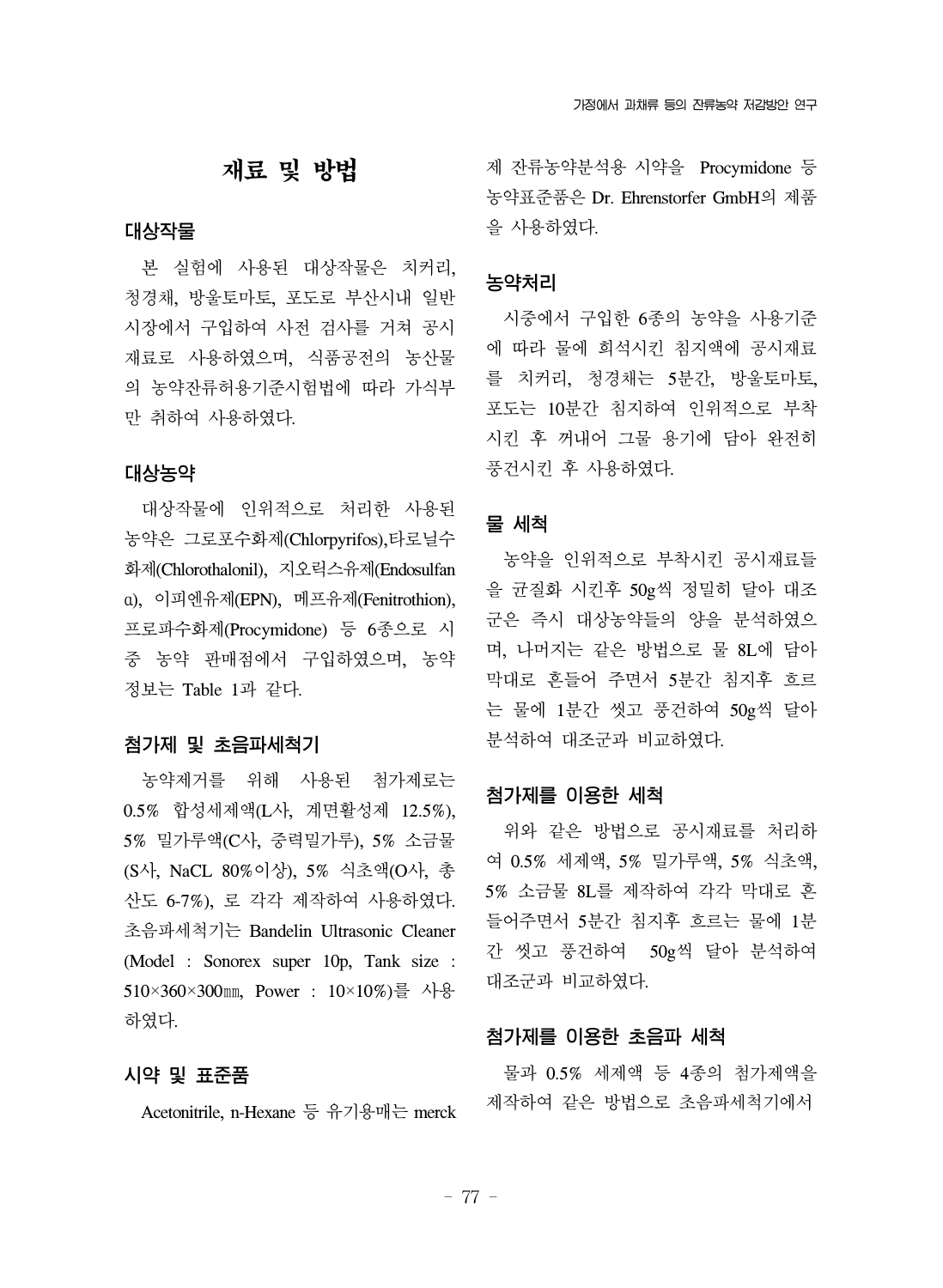| Common name   | Structure                                                                                | Chemical name                                                                                               | Fomula                                                       |
|---------------|------------------------------------------------------------------------------------------|-------------------------------------------------------------------------------------------------------------|--------------------------------------------------------------|
| Chlorpyrifos  | S,<br>$O$ —CH <sub>2</sub> —CH <sub>3</sub><br>Сl<br>$-CH2$ -CH <sub>3</sub><br>Cŀ<br>Сl | O,O-diethyl O-3,5,<br>6-trichloro-2-pyridyl<br>phosphorothioate                                             | $C_9H_{11}C_{13}NO_3PS$                                      |
| Chlorotalonil |                                                                                          | 2,4,5,6-tetrachloro-1,3-b<br>enzenedicarbonitrile                                                           | $C_8Cl_4N_2$                                                 |
| Endosulfan a  | .ci<br>CI<br>CI<br>Cl<br>C                                                               | 6,7,8,9,10,10-hexachlor<br>o-1,5,5a,6,9,9a-hexahyd<br>ro-6,9-methano-2,4,3-be<br>nzodioxathiepin<br>3-oxide | $C_9H_6C_{16}O_3S$                                           |
| <b>EPN</b>    | $CH_2$ —CH <sub>3</sub><br>$\circ$<br>Ö                                                  | O-ethyl O-4-nitro<br>phenyl phenylphos<br>phonothioate                                                      | $C_{14}H_{14}NO_4PS$                                         |
| Fenitrothion  | CH <sub>3</sub><br>О-<br>CH <sub>3</sub><br>$O_2N$<br>$CH_3$                             | O,O-dimethyl<br>O-4-nitro-m-tolyl<br>phosphorothioate                                                       | $C_9H_{12}NO_5PS$                                            |
| Procymidon    | Ω<br>C1<br>CH <sub>3</sub><br>CH <sub>3</sub><br>Сl<br>Ο                                 | N-(3,5-dichlorophenyl)-<br>1,2-dimethylcyclopropane<br>-1,2-dicarboximide                                   | $\mathrm{C}_{13}\mathrm{H}_{11}\mathrm{C}_{12}\mathrm{NO}_2$ |

**Table 1. The general information of pesticides used in this experiment**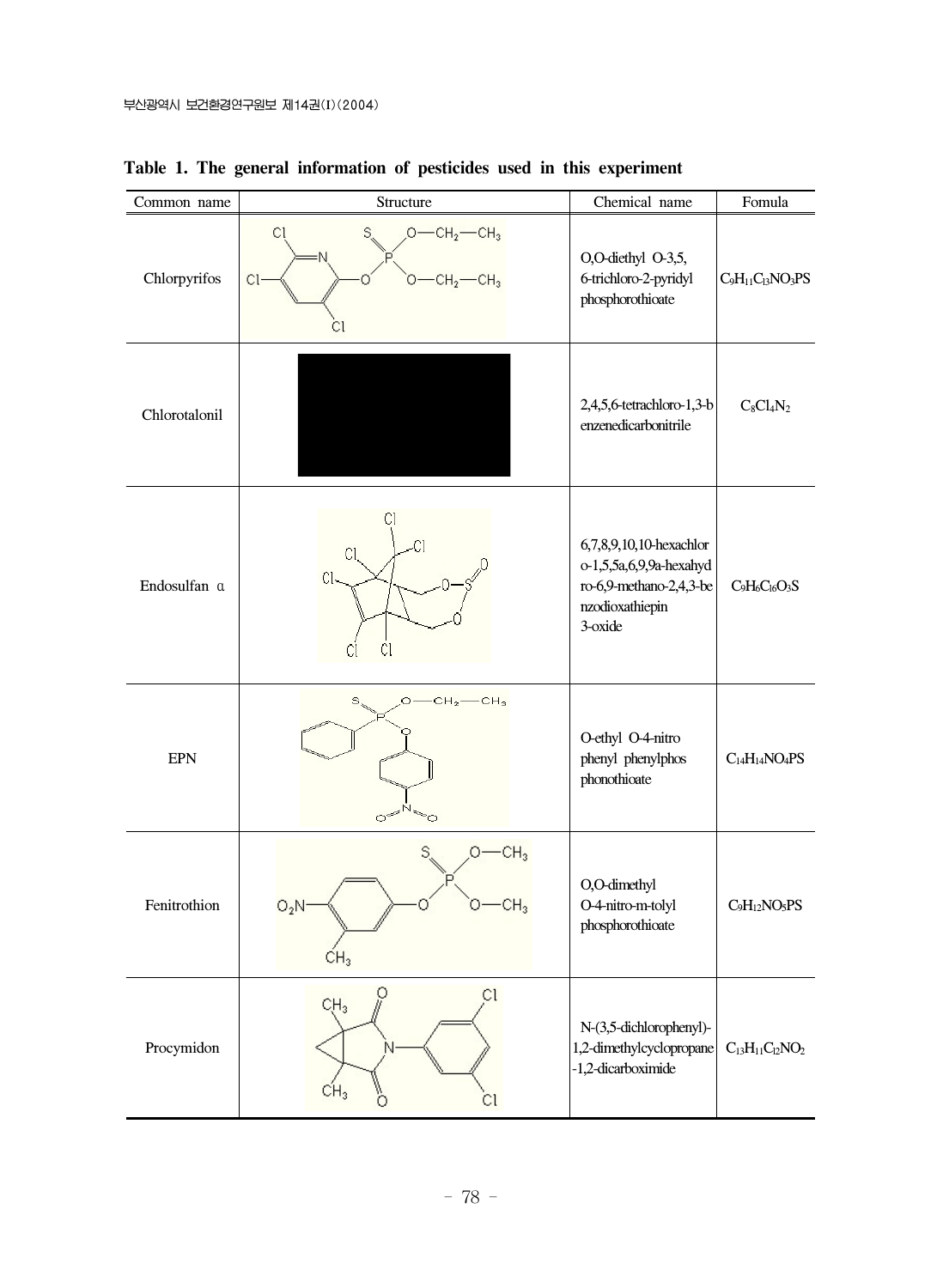2분간 처리하였고, 물과 0.5% 세제액으로 5분간 초음파 처리하여 2분간 처리와 비교 하였다.

### 농약 잔류량 측정

 농약부착 및 처리된 대상작물들의 농약 잔류량 측정에 있어 전처리는 기본적으로 식품공전의 동시 다성분 시험법에(Fig. 1) 따랐으며, 기기분석은 GC(MSD, ECD)로 확인 및 정량 분석하였다.(Table 2)

### 농약 저감율 계산

 잔류농약 저감율은 대상작물에 농약을 일정시간 인위적으로 부착 후 처리하여 대 조군을 만들고 첨가제로 세척 후 잔류농도 와 비교하였다. 계산식은 다음과 같다.

 처리군의 잔류농도(ppm) 농약 저감율(%) = (1-대조군의 잔류농도(ppm)

## 결과 및 고찰

### 물 세척에 의한 농약의 저감효과

 치커리 등 4품목 대상작물에 인위적으로 농약 6종을 처리하여 물세척에 의한 저감 율을 조사한 결과(Fig. 2와 Fig. 3), 수돗물 을 이용한 물세척에서 Chlorthalonil, Fenitrothion, Chlorpyrifos, Procymidone, Endosulfan α, EPN의 농약별 평균저감율은 86.0, 61.9, 63.1, 74.3, 63.3, 60.8%, 초음파 2분간 세척에서는 88.1, 68.6, 68.4, 76.8, 69.6, 70.9%, 초음파 5분간 세척에서는 91.38, 80.6, 80.7, 84.4, 82.1, 76.1%로 나타

Sample (50g)

↓ Homogenization : sample added acetonitrile 100mL

Filter & Separation

Separation : acetonitril layer(20mL) after shaking & standing(-20℃, 1hr)

Evaporation & Concentration

- by TuboVap evaporator

Purification : elution of hexane sample(2mL) with hexane 5mL(contain acetone, 10%) on florisil by SPE

Analytical sample

 $\rightarrow$  GC(MSD, ECD) injection

**Fig. 1. Schematic diagram of sample preparation for analysis of pesticides**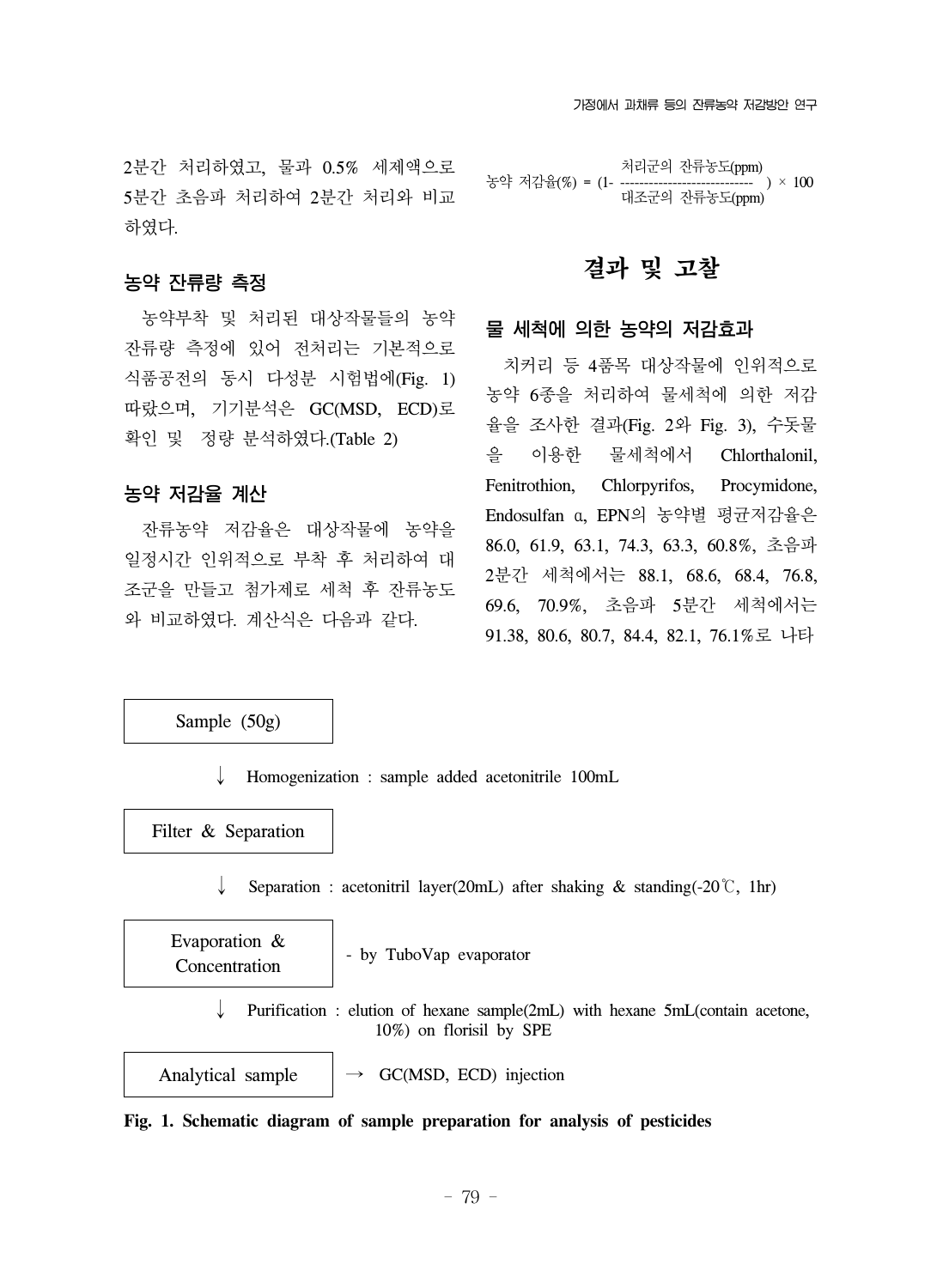|                       | GC (MSD)                                                                                                         | GC (ECD)                                                                                                          |  |
|-----------------------|------------------------------------------------------------------------------------------------------------------|-------------------------------------------------------------------------------------------------------------------|--|
| <b>Instruments</b>    | Hewlett Packard<br>6890GC/5972MSD                                                                                | Hewlett Packard<br>5890 series II                                                                                 |  |
| Column                | $HP-5MS$<br>$30m \times 0.25mm \times 0.25 \mu m$                                                                | $Utra-2$<br>$25m \times 0.25mm \times 0.17 \mu m$                                                                 |  |
| Oven                  | $100^{\circ}$ (2min)<br>$20^{\circ}$ C/min<br>$200^{\circ}$ (1min)<br>$5^{\circ}$ C/min<br>$260^{\circ}$ (15min) | $150^{\circ}$ (3min)<br>$5^{\circ}$ C/min<br>$200^{\circ}$ (1min)<br>$3^{\circ}$ C/min<br>$240^{\circ}$ C (10min) |  |
| Injector(Inlet) Temp. | $260^{\circ}$ C                                                                                                  | $260^{\circ}$ C                                                                                                   |  |
| Detector(Aux) Temp.   | $280^{\circ}$ C                                                                                                  | $280^{\circ}$ C                                                                                                   |  |

**Table 2. Analytical condition of GC/MSD and GC/ECD**



**Fig. 2. The removal efficiency of pesticides by washing and ultrasonicated washing with water. \*uw : ultrasonicated washing.**



**Fig. 3. The removal efficiency of 4 samples by washing and ultrasonicated washing with water. \*uw : ultrasonicated washing.**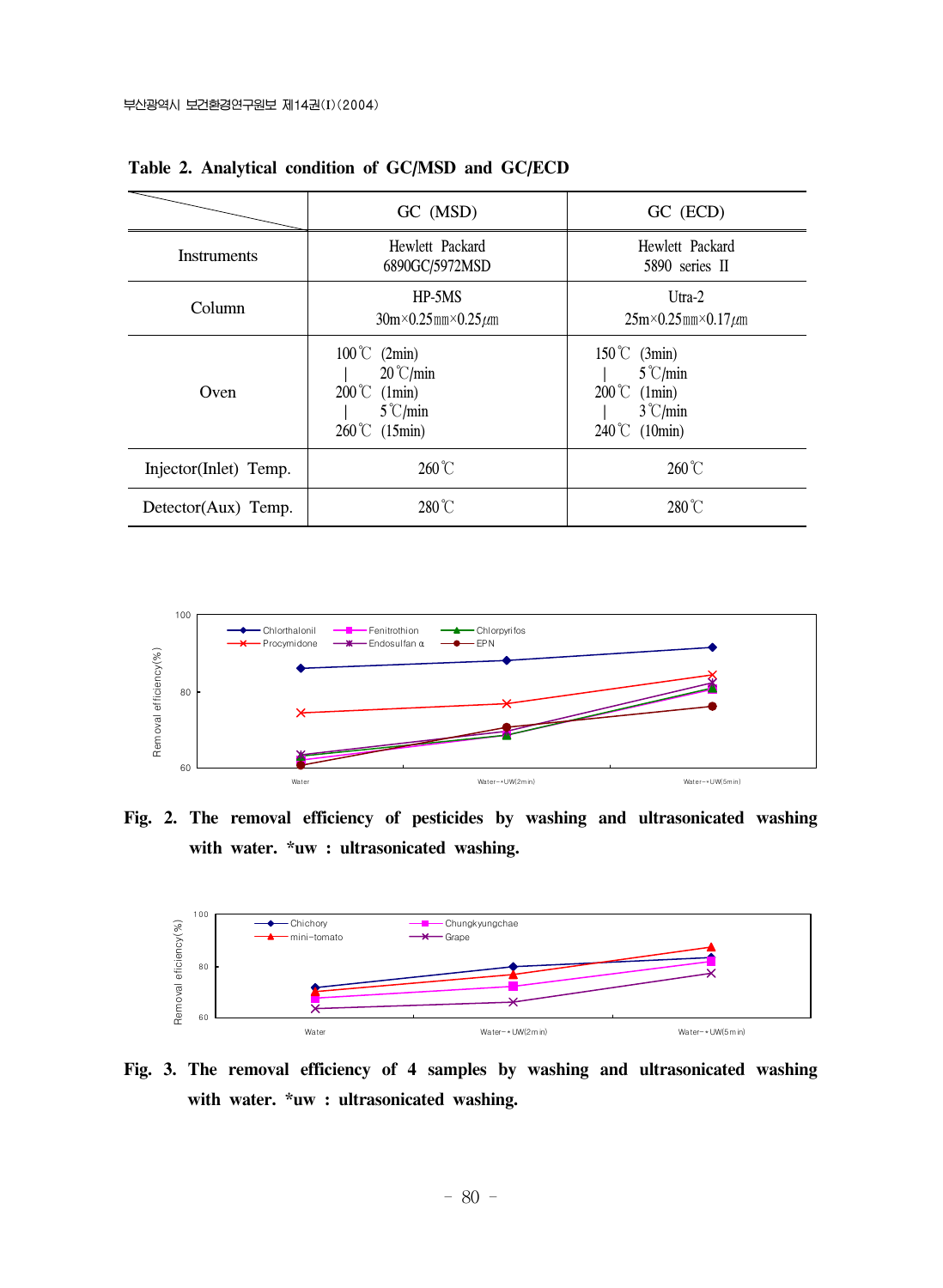

**Fig. 4. The removal efficiency of pesticides by washing with addition materials.**



**Fig. 5. The removal efficiency of 4 samples by washing with addition materials.**

나 수돗물에서의 단순한 물세척(평균 68.3%)보다는 초음파 2분(73.7%) 및 5분간 (82.5%) 세척에서의 저감율이 높은 것으로 나타났다.

이 중에서 Chlorthalonil, Procymidone이 다 른 농약에 비해 높은 저감율을 보였다. 성  $^6$  등은 수돗물을 사용하여 고추 및 고추잎 에서 Bitertanol 농약이 62.6, 59.1% 제거되 었고, 김 $7$  등은 현미 중 BHC가 65~70% 정도 제거되었다고 보고하여 본 실험의 물 세척 결과와 비슷하였다.

대상 작물별 물세척에서 치커리, 청경채,

방울토마토, 포도의 저감율은 71.4, 67.8, 70.0, 63.7%, 2분간 초음파세척에서 79.6, 72.1, 76.9, 66.1%, 5분간 초음파세척에서는 83.5, 81.9, 87.5, 77.4%로 나타나 농약별 저감율과 비슷한 양상을 보였고, 평균 저 감율에서 큰 차이는 없었으나 치커리 (78.2%)>방울토마토(78.1%)>청경채(73.9%)> 포도(69.1%) 순으로 나타났다.

#### 첨가제 처리에 의한 농약의 저감효과

 0.5% 세제액, 5% 밀가루액, 5% 식초액, 5% 소금물을 제작하여 저감율을 조사한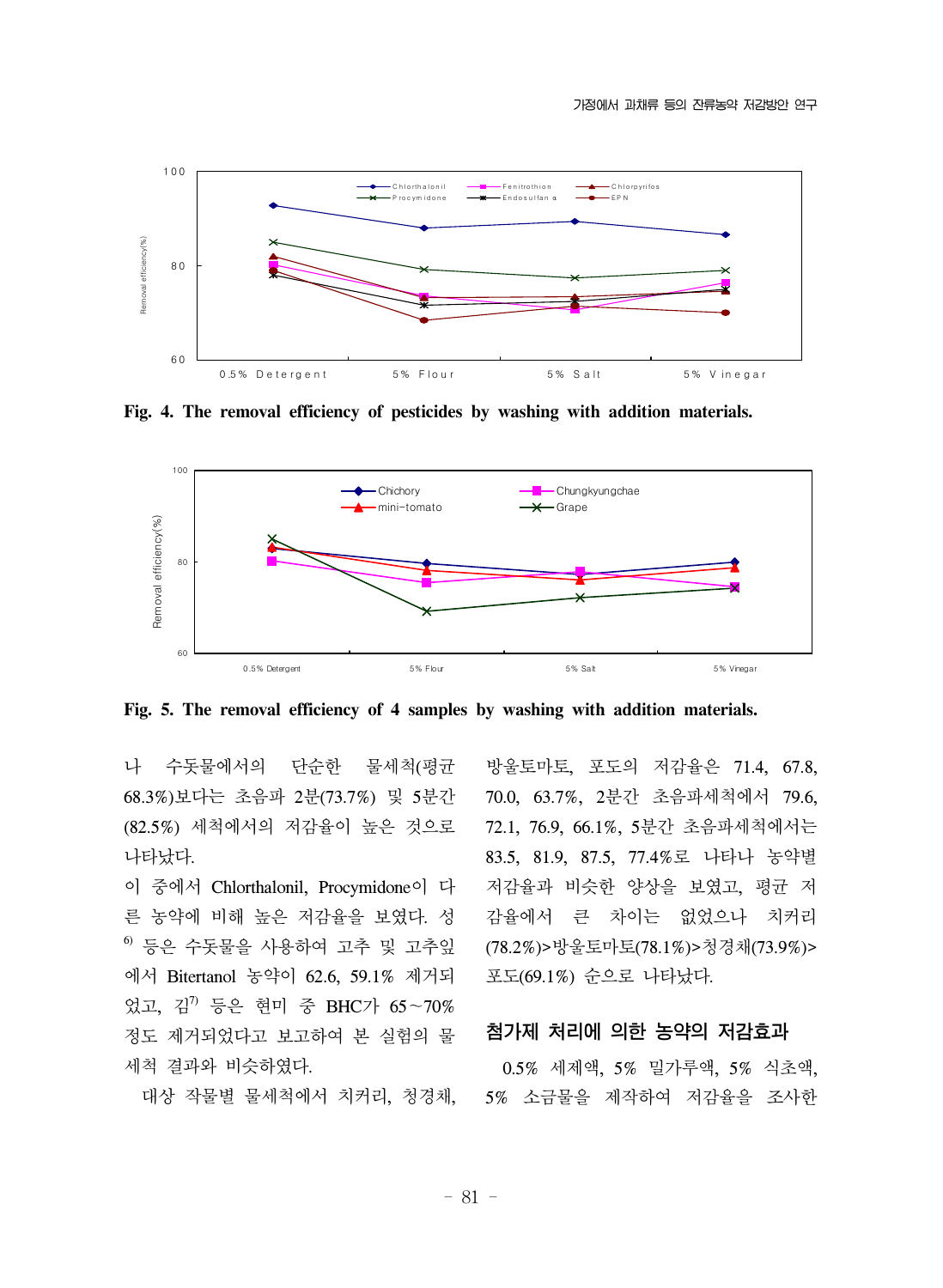결과(Fig. 4와 Fig. 5), 전체 농약의 평균 저감율은 각각 82.9, 75.7, 75.8, 76.9%로 나타나 첨가제별 저감효과는 0.5% 세제액> 5% 식초액> 5% 소금물> 5% 밀가루액 순 으로 나타나 0.5% 세제액이 가장 높았고 나머지 3종류의 첨가제는 비슷한 결과를 보였다. 따라서 단순한 물세척(68.3%)보다 는 높은 저감율을 보여 평균 9.5%정도 차 이를 나타내었다. 심 $^{8}$  등은 1회 연성세제 세척과 2회의 수세를 병용한 풋고추, 딸기, 포도 중 Malathion의 저감율이 91.7, 75.2,  $98.4\%$ 로 나타났다고 보고하였고, 이 $99$  등은 0.15% 중성세제로 깻잎 세척시 Chlorpyrifos -methyl과 Fenitrothion이 81.5, 76.6% 제거 되었으며, 이 $^{10}$  등은 세제에 의한 제거율은 일반적으로 수세에 의한 것보다 평균 10% 가량 더 높았고, 표면이 매끈한 것보다 거 칠거칠한 것에서 효과가 좋았다고 하였다. 또한 Elkins<sup>11</sup>, 김<sup>12</sup>, Valverda<sup>13</sup>, 이<sup>14)</sup> 등은 세척에 의한 잔류농약의 분해는 농약이 가 진 화학적 성질, 대상작물의 특성 및 세척 시간과 방법에 따라 크게 달라진다고 하였 다. 본 실험에서도 0.5% 세제 세척 중 Chlorthalonil이 EPN보다 평균 저감율이 13%이상 높게 나타나는 등 농약의 종류에 따라 다른 결과를 보여주고 있다. 또한 Deura15) 등은 세제 세척에 의해 BHC의 제 거율이 물 세척보다 2.5배 가량 높았으며, Mori16) 등도 토마토, 파, 시금치 등에서 유 기인제의 제거는 세제 사용시 물보다 몇 배 더 높은 효과를 보였다고 보고한 바, 본 실험의 세제 세척에서의 높은 저감율과 유사한 결과를 얻었다. 이처럼 세제 세척

에 의한 저감 효과가 큰 이유는 이<sup>17)</sup> 등의 보고에 의하면 계면활성제의 작용에 의한 것으로 지용성 농약 성분을 유화시켜 표면 장력을 저하시켜 세척하는 효과를 나타내 기 때문이라고 하였다. 그러나 세제액으로 장시간 세척시 오히려 과채류에 세제가 잔 류하여 인체에 유해할 수 있으므로 짧은 시간내에 세척을 해야하며, 세척 후에는 흐르는 물에서 30초 이상 씻어주어야 안전 하게 섭취할 수 있을 것으로 사료된다. 작 물별 결과에서는 치커리(80.0%)>방울토마 토(79.1%)>청경채(77.5%)>포도(75.2%) 순으 로 나타나 물 세척의 결과와 같은 양상을 보였으나 작물별로 큰 차이는 없었다.

## 첨가제를 이용한 초음파세척에서 농약의 저감효과

 0.5% 세제액 등 4종의 첨가제액을 제작 하여 같은 방법으로 초음파세척기에서 2분 간 세척 및 0.5% 세제액으로 5분간 초음 파 세척한 결과(Fig. 6와 Fig. 7)를 비교 하 였다. 0.5% 세제액, 5% 밀가루액, 5% 식초 액, 5% 소금물을 이용하여 2분간 초음파 세척한 결과 농약 전체 평균저감율이 각각 85.8, 76.6, 78.3, 79.9%로 나타나 첨가제 처리보다 높은 저감율을 나타내었다. 이 중 0.5% 세제액으로 5분간 초음파 세척한 결과 농약 평균 89.3%로 첨가제액만으로 세척했을 때(82.9%)와 2분간 세척했을 때 (85.8%)보다, 각각 6.4, 3.5%의 높은 저감 율을 보였다.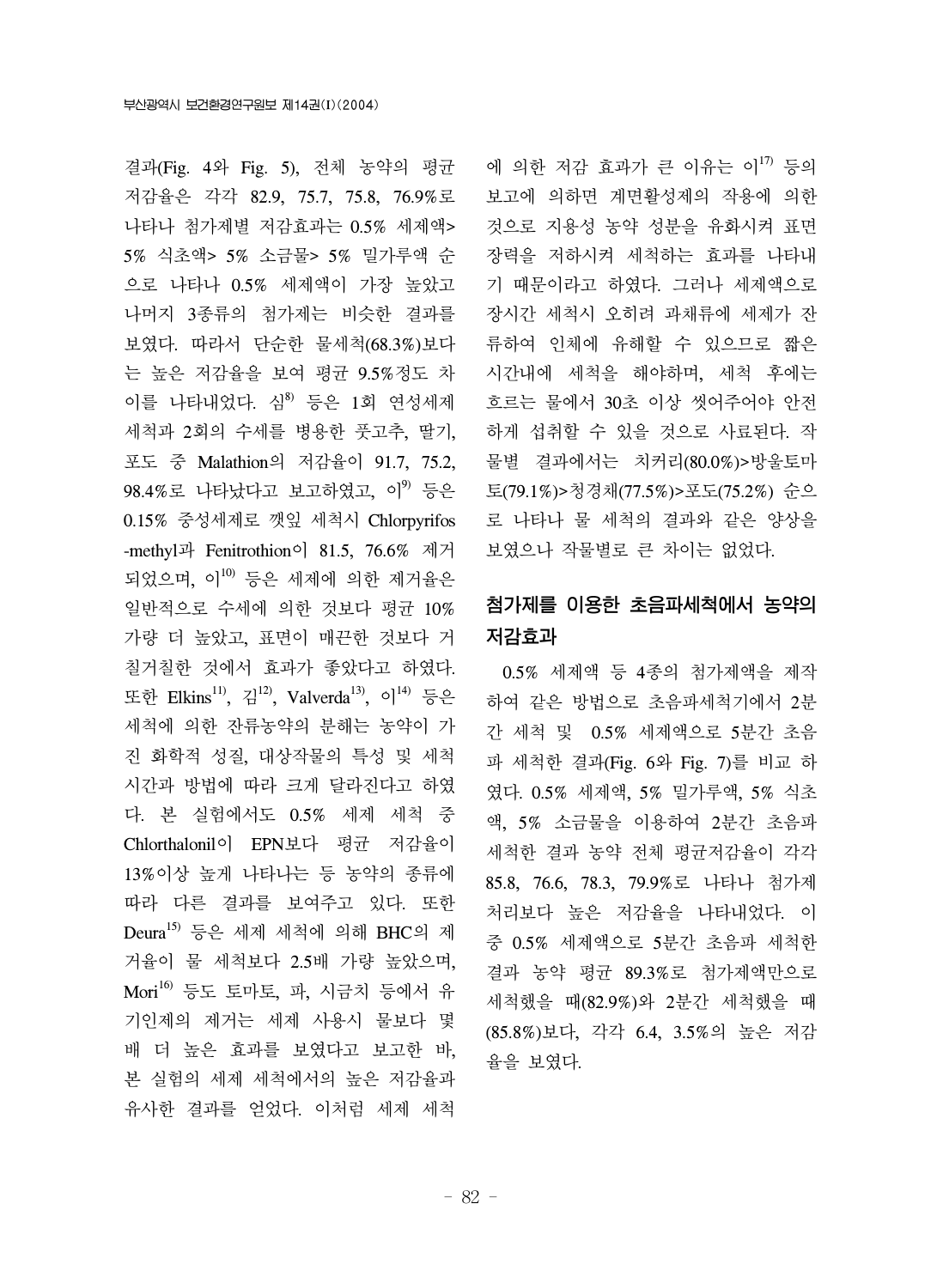

**Fig. 6. The removal efficiency of pesticides ultrasonicated washing with addition materials. \*uw : ultrasonicated washing.** 



### **Fig. 7. The removal efficiency of 4 samples ultrasonicated washing with addition materials. \*uw : ultrasonicated washing.**

 윤18) 등은 사과에서 유기인계 농약인 Fentrothion, Chlorpyrifos, Phenthoate를 30% Ethanol에서 세척한 결과 각각 64.7, 41.7, 74.2%로 나타나 본 실험보다는 약간 낮은 저감율을 보였고, 농약 종류별 저감율에서 는 유기염소계 보다 유기인계 농약의 저감 율이 상대적으로 낮은 결과에서는 비슷한 양상을 보였다. 물 세척 및 첨가제 세척, 첨 가제를 이용한 초음파 세척에서 농약별 평

균저감율을 살펴볼 때 Chlorthalonil (90.0%)> Procymidone(81.3%)> Chlorpyrifos (76.6%)> Endosulfan α(75.7%)> Fenitrothion (75.5%)> EPN(73.8%)순으로 나타나 유기염 소계인 Chlorthalonil, Procymidone이 유기인 계인 Fenitrothion, EPN보다 높은 저감율을 보였다. 따라서 농약의 종류 및 특성에 따 라 차이는 있겠지만 본 실험 결과를 통해 단순한 물 세척보다는 첨가제액으로 세척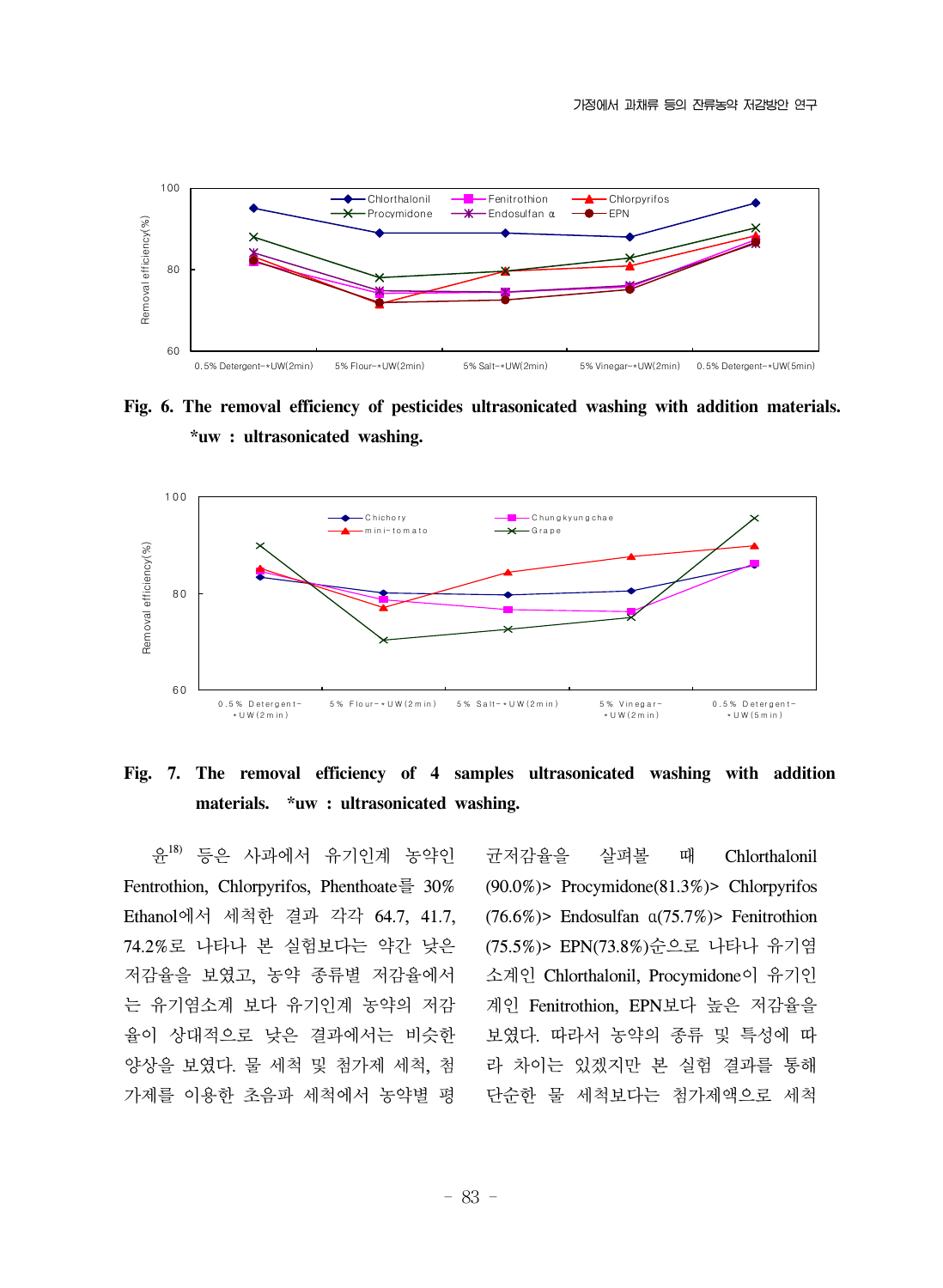한 것과, 첨가제를 이용한 초음파 세척에서 의 저감율이 높았고, 첨가제 중에서는 0.5% 세제액이 가장 뛰어난 세척력을 보여 잔류 농약 제거에 가장 효과적인 방법으로 밝혀 졌다. 또한 과채류 중에 잔류농약을 제거하 기 위해서는 품질이 변성되지 않는 범위내 에서 첨가제 등을 사용하여 충분히 씻은 후 흐르는 물을 이용하여 씻는 횟수를 늘리고, 씻는 시간을 길게 하여 세척하는 것이 바람 직하다. 그러나 농약의 피해에서 벗어나고, 웰빙 시대에 걸맞는 안전한 농산물을 공급 하기 위해서는 농약 제조자, 판매자, 취급 자, 사용자 모두 농약에 대한 올바른 이해 를 가지고 바르게 관리할 필요가 있다. 특 히, 안전사용 기준을 철저히 지켜 사용하는 것이 중요하다고 생각된다.

## 결 론

 치커리 등 과채류 4종에 Chlorthalonil 등 농약 6종을 인위적으로 부착시켜 잔류농약 저감율을 조사한 결과, 물을 이용한 물 세 척에서 전체 평균 저감율은 68.3%, 물을 이용한 초음파 2분 및 5분간 세척에서 73.7, 82.5%로 나타났고, 4종의 첨가제를 이용한 세척에서는 0.5% 세제액(82.9%)> 5% 식초액(76.9%) > 5% 소금물(75.8%)> 5% 밀가루액(75.7%) 순으로 나타나 0.5% 세제액이 가장 높은 저감율을 보였으며, 나머지 3종류의 첨가제는 비슷한 저감율을 나타내었다. 첨가제를 이용한 초음파 세척 에서는 첨가제 세척보다 1~3%정도 높게

나타났으며, 0.5% 세제액으로 5분간 초음 파 세척시 89.3%로 단순한 물 세척보다는 20%정도 높은 저감율을 보였다. 한편 전체 결과에서 최고 및 최저 저감율은 방울토마 토중 Chlorthalonil이 99.0%(0.5%세제 초음 파 5분간 세척), 포도 중 EPN이 47.8%(물 세척)로 나타났고, 농약별로는 Chlorthalonil  $(90.0\%)$  Procymidone(81.3%) > Chlorpyrifos(76.6%)〉Endosulfan α(75.7%)〉 Fenitrothion(75.5%)〉EPN(73.8%) 순으로 높은 저감율을 보였다.

## 참 고 문 헌

- 1. Elikins, E. R.(1989) Effect of commercial processing on pesticide residues in selected fruits and vegetables. *J. Assoc. Off. Anal. Chem*. **72**, 533.
- 2. Lee, S. R., Mourer, C. R. and Shibamoto, T.(1991) Analysis before and after cooking processes of a trace chlorpyrifos spiked in polished rice. *J. Agric. Food Chem*. **39**, 906.
- 3. Ishikura, S., Onodera, S., Sumiyashiki, S., Kasahara, T., Nakayama, M. and Watanabe, S.(1984) Evaporation and thermal decomposition of organophosphorus pesticides during cooking of rice. *J. Food Hyg. Soc. Japan*. **25**, 203.
- 4. Kim, N. H., Lee, M. G. and Lee, S. R.(1996) Elimination of phenthoate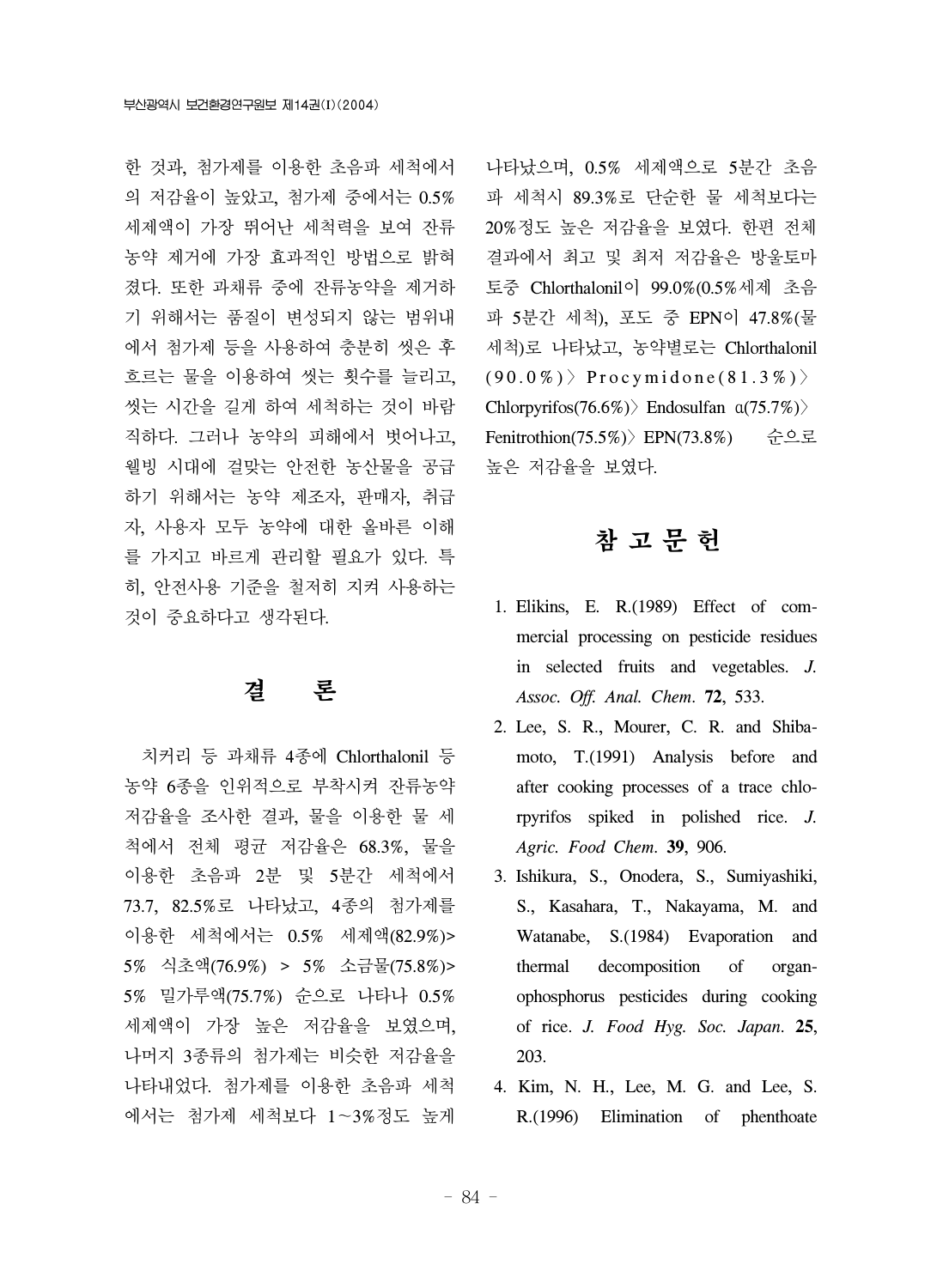residues in the washing and cooking of polished rice. *Korean J. Food Sci. Technol*. **28**, 490-496.

- 5. Kim, Y. H., Kim, H. N., Kim, S. S. and Lee, S. R.(1979) Elimination of BHC residues in the polishing and cooking processes of brown rice. *Koean J. Food Hyg*. **11**, 18-25
- 6. Seong, K. Y, Choi, K. I., Jeong, M. H., Hur, J. H., Kim, J. G. and Lee, K. S.(2004) Residues and half-lives of bitertanol and tebuconazole in greenhouse-grown peppers. *J. Korean Soc. Appl. Chem*. **47**, 113-119.
- 7. Kim, Y. G., Lim, T. G., Park, S. S., Heo, N. C. and Hong, S. S.(2000) A study on residual pesticides in commercial fruits and vegetables. *Korean J. Food Sci. Technol*. **32**, 763-771
- 8. Shim, A. R., Choi, E. H. and Lee, S. R.(1984) Removal of malathion residues from fruits and vegetables by washing processes. *Korean J. Food Sci. Technol*. **16**, 418-422.
- 9. Lee, J. M., Lee, H. R. and Nam, S. M.(2003) Removal rate of residual pesticides in perilla leaves with various washing methods. *Korean J. Food Sci. Technol*. **35**, 586-590.
- 10. Lee, M. G. and Le, S. R.(1997) Reduction factors and risk assessment of oragnophosphorus pesticides in

korean foods. *Korean J. Food Sci. Technol*. **29**, 240-248.

- 11. Elkins, E. R., and Davis, D. R.(1989) Reduction of ethylnethiourea residues in canned spinach. *Hort Sci*. **24**, 990-992.
- 12. Kim, Y. S., Park, J. H., Park, J. W., Lee, Y. D., Lee, K. S. and Kim, J. E.(2003) Residue levels of chlorpyrifos and chlorothalonil in apple at harvest. *Korean J. Environ. Agric*. **22**, 130-136.
- 13. Valverda, M., Aguilera, A., Rodriguez, M., Bourad, M. and Begrani, M. S-EI.(2002) Pesticide residue levels in peppers grown in a greenhousw after multiple applications of pyridaben and tralomethrin. *J Agric. Food Chem*. **50**, 7303-7307.
- 14. Lee, H. K., Kim, Y. K. and Park, Y. S.(1988) A monitoring survey on pesticide residues in strawberries and cucumbers from plastic film house. *Koean J. Food Hyg*. **3**, 193-202.
- 15. Deura, H.(1971) Studies on removal of residual pesticides from fruit and vegetables by washing. *J. Food Hyg. Soc. Japan*. **13**, 36-42
- 16. Mori, Z. and J. Tamura(1976) Studies on removal of residual pesticides from fruit and vegetables by washing. *J. Food Hyg. Soc. Japan*. **17**, 413-418.
- 17. Lee, H. O. and Park, Y. S. (1992) Present conditions of surfactant industry